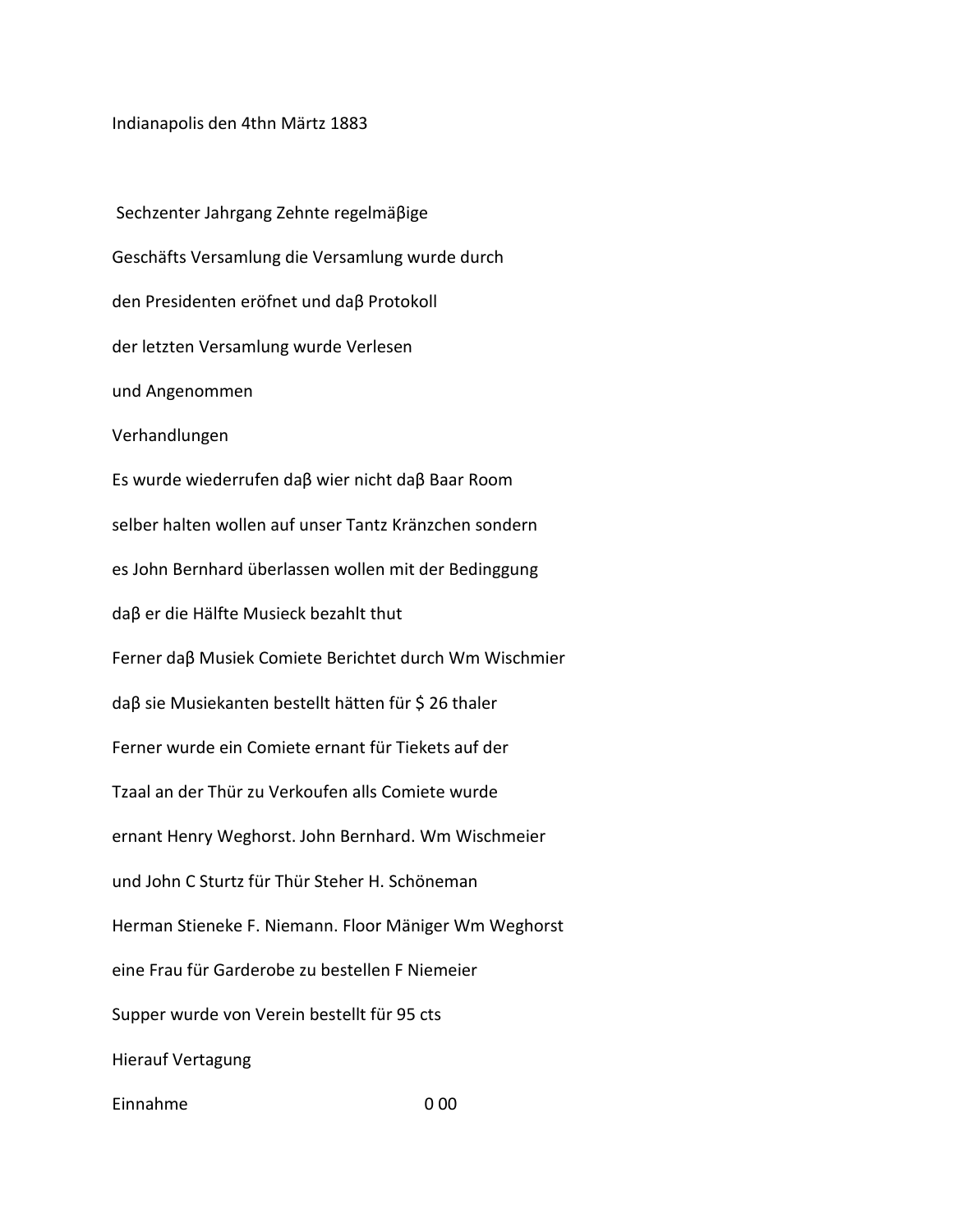Ausgabe zum besten des Vereins 400 \$4 00

Bleibt Kassenbestand \$296 66

Friedrich Stickan Sekräter